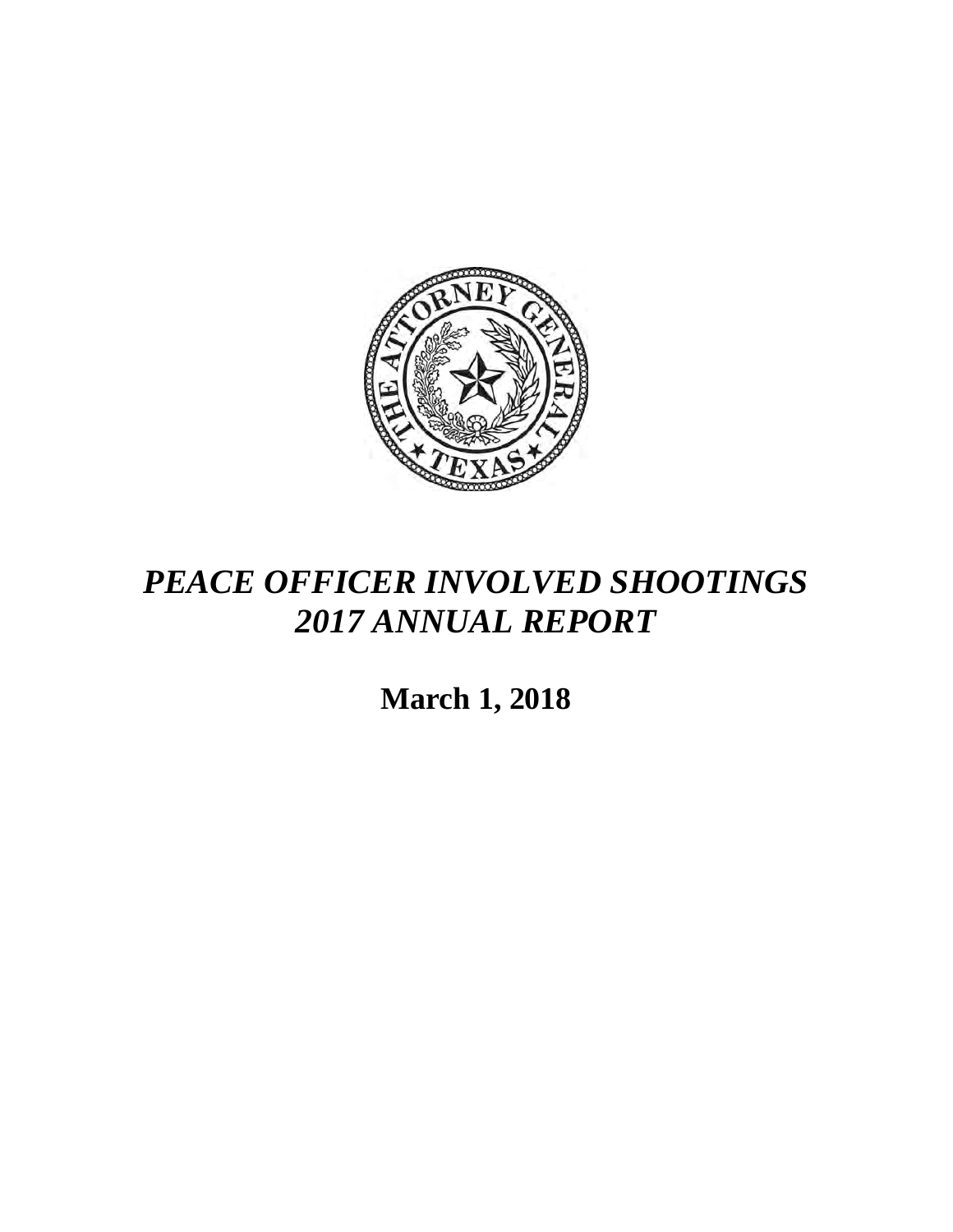Pursuant to Articles 2.139 and 2.1395 of the Code of Criminal Procedure ("Code") enacted pursuant to HB1036 by the  $84<sup>th</sup>$  Legislature, Texas law enforcement agencies are required to report information regarding peace officer involved shootings. These reports are made to the Office of the Attorney General ("OAG"). The OAG is then required to create an annual report summarizing the information in the submitted law enforcement reports. Under the Code, the OAG annual report is submitted to the Governor, and to the standing legislative committees with primary jurisdiction over criminal justice matters.

The annual report for 2017 provides the following information:

- a) The number of peace officer involved shootings from January 1, 2017 to December 31, 2017 as well as some brief statistical breakdown of those incidents; and
- b) An attachment of copies of the actual reports submitted to the OAG.

## Summary of Peace Officer Involved Shootings: 1/1/17 - 12/31/17

From January 1, 2017 until December 31, 2017, there were one hundred fifty-eight (158) separate incidents<sup>12</sup> statewide involving peace officer shootings with a firearm that caused injury or death. Those incidents resulted in eighty (80) deaths and seventy-eight (78) injuries to individuals. Additionally, twenty-one (21) peace officers were injured and five (5) were killed.

Of the individuals (non-peace officers) who were either injured or killed in these incidents, sixty (60) were Caucasian, fifty-seven (57) were Hispanic, thirtynine (39) were African-American, one (1) was Asian or Pacific Islander, and one (1) was of another nationality or race. One hundred thirty-two (132) of these incidents involved individuals who were reported to be carrying a deadly weapon; twenty-six (26) did not. The reason for the officers' involvement are broken down as follows: seventy-three (73) Emergency Calls or Requests for Assistance; thirteen (13) involving Execution of a Warrant; nineteen (19) Hostage, Barricade

 $\overline{a}$  $<sup>1</sup>$  A separate incident is defined based on the individual who was injured or killed by a use of a firearm. For example</sup> if one person is shot by two officers, this would count as one incident, even though two reports were filed. (i.e. one report for each officer who fired their weapon).

<sup>&</sup>lt;sup>2</sup> One report submitted to the OAG was not required to be submitted pursuant to the Code, however, it has been included in these statistics. The Drug Enforcement Administration – U.S. D.O.J. report from May  $2<sup>nd</sup>$ , 2017 was not required as it involved a law enforcement officer who does not qualify as a peace officer under Texas law.